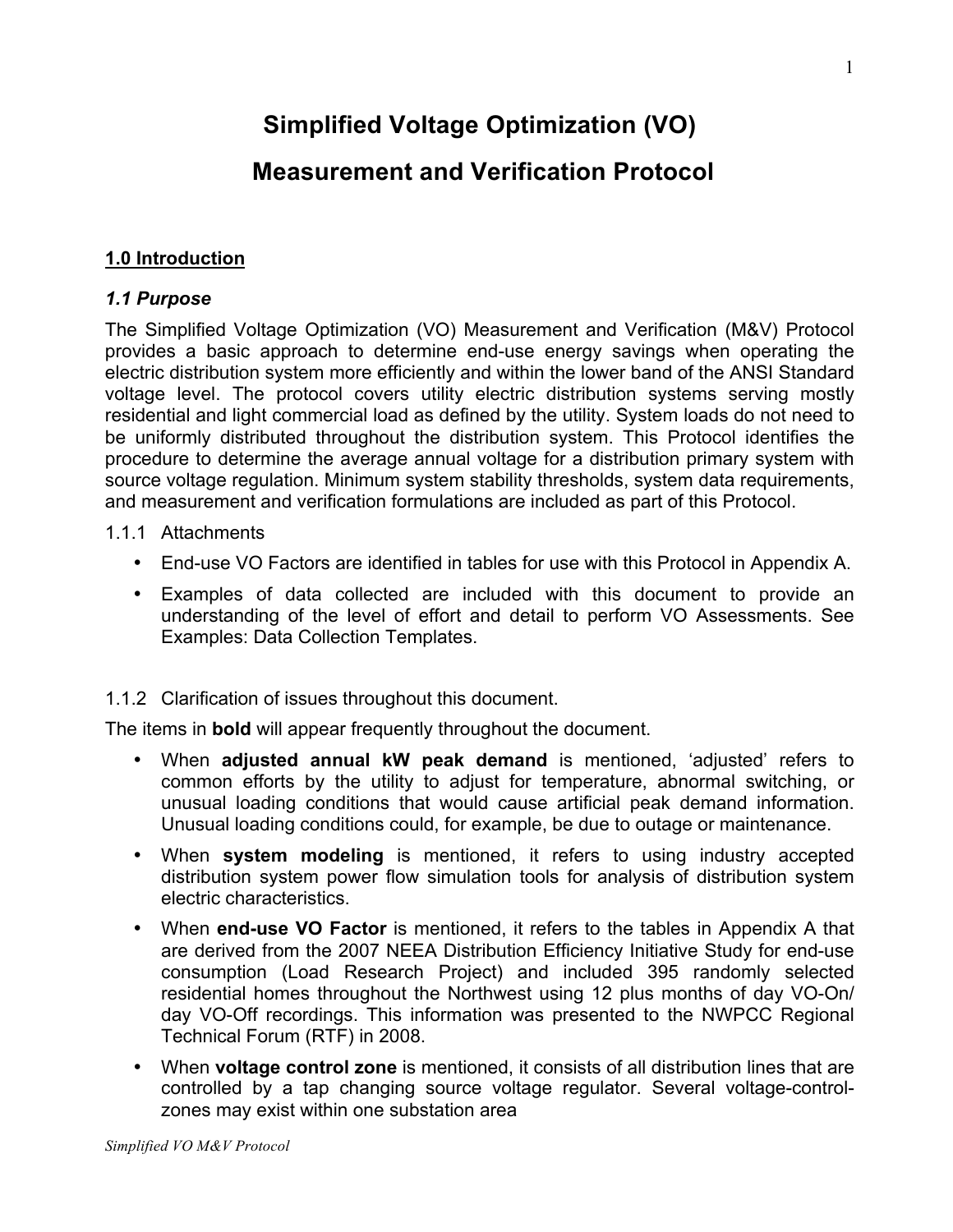- When **minimum operating performance thresholds** are mentioned, they refer to a set of specifications to achieve higher efficiency. These specifications, called performance thresholds, are described in the NEEA Distribution Efficiency Guidebook, January 2008, which provides guidelines for industry best practices for distribution system efficiency based on the research performed during the NEEA Distribution Efficiency Initiative Study.
- **Annual estimated or historical annual peak kW demand data** may be used for estimation of end use VO savings during study/assessment periods; however, actual metered annual kW peak demand data is used during the verification process.
- Calculations of all system improvements (reduction of line losses and no-load losses) will be made using industry accepted engineering methodologies. This Protocol does not propose new methods of calculating reduction of losses due to system improvements nor are Appendix A Tables used for non end-use VO calculations.
- Metering periods must not occur during a holiday or unusual circumstance that would lead to abnormal patterns in residential use.

#### *1.2 Simplified Voltage Optimization Overview*

The Simplified VO Protocol encompasses three basic source voltage regulation techniques described below:

**Voltage Fixed Reduction (VFR):** The Voltage Fixed Reduction methods require that the distribution substation source voltage regulator and line regulators voltages be lowered by a fixed amount. It is assumed that the pre-installation voltage is fixed at a known value. No remote automated voltage feedback controls are applied.

**Line Drop Compensation (LDC):** The Line Drop Compensation methods require that the distribution substation source voltage regulator and line regulators apply automatic voltage controls to control voltage up and down based on line load levels. When the feeder or substation load is changing, the voltage regulator simulates (calculates) an EOL voltage level and adjusts the regulator voltage to hold the EOL voltage constant. The voltage is locally sensed at the substation and line voltage regulator locations.

**Automated Voltage Feedback Control (AVFC):** The Automated Voltage Feedback Control methods require that the distribution substation source voltage regulator and line regulators voltages apply automatic voltage controls to control voltage up and down based on remote EOL voltage sensing. When the EOL voltage rises or falls below the pre-determine set point, the substation and line voltage regulators raise or lower their voltages as necessary to hold the remote EOL voltage constant. The voltage is locally and remotely sensed at the substation and line voltage regulator locations. Continuous voltage monitoring is required at EOL to feedback voltage.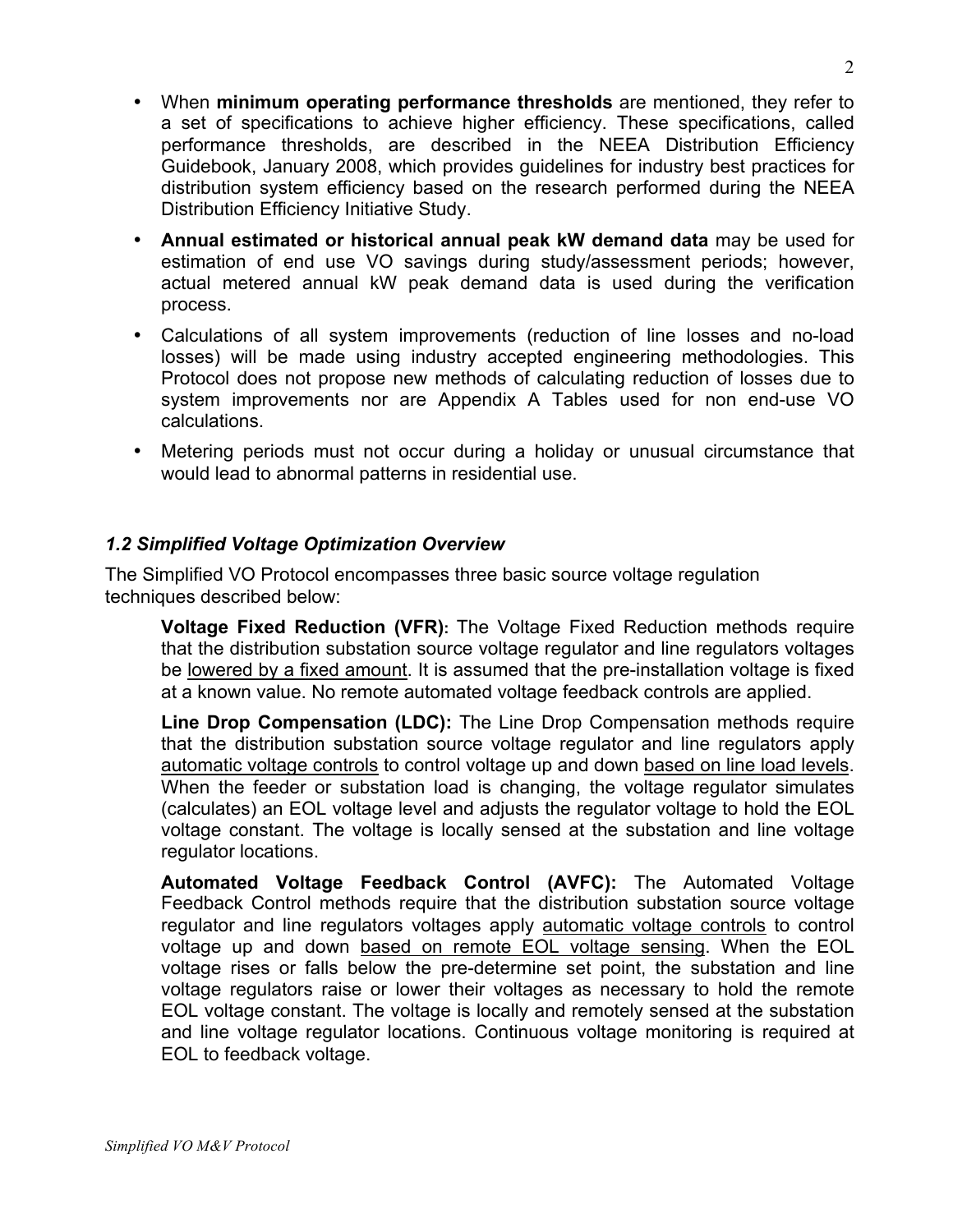All methods require voltage monitoring by the utility to periodically check that the end-of-line (EOL) voltages do not fall below a pre-determined set point.

All methods must be maintained annually in order to meet performance thresholds and VO guidelines.

#### **2.0 Simplified VO M&V Approach**

### *2.1 FEMP Measurement and Verification*

The Simplified VO M&V Protocol follow Option D as described in "Measurement & Verification for Federal Energy Projects, Version 2.2 www.eere.energy.gov/femp/financing/superespcs\_mvresources.html and "International Performance Measurement & Verification Protocol (IPMVP)", Volume I, March 2002 (www.ipmvp.org).

Option D is utilized because the VO M&V Protocol is applied to a single whole facility (substation or feeder) with many subparts requiring a collective approach and where the energy savings will be less than 10 percent. Option D allows for a minimum of pre and post metered data points, and includes some simulation modeling and/or calculations to arrive at the energy saved for each chosen facility or system.

## *2.2 Simplified VO M&V; Four Stages*

The Simplified VO M&V Protocol approach has four stages. The general steps of each stage are identified below. Processes that will be used throughout the stages are explained in 2.3 through 4.0.

- 1. Stage One *Existing Performance Assessment and VO Implementation Plan*
	- a. Gather actual or estimated distribution system historical data that is readily available including voltage settings and voltage operational standards.
	- b. Perform preliminary assessment of distribution system's existing level of performance using system modeling.
	- c. Develop a preliminary improvement plan describing the system improvements needed to meet minimum operating performance thresholds for VO.
	- d. Develop preliminary plan for implementation of VO.
	- e. Estimate costs and propose preliminary schedules.
	- f. Calculate VO Factor from the VO Factor Tables.
	- g. Estimate potential savings of VO application.
	- h. Document all activities and results.
- 2. Stage Two *System Improvements and Baseline Pre-VO measurements*
	- a. Implement cost effective system improvements necessary to meet performance thresholds.
	- b. Install source voltage regulating equipment necessary for operation of VO with controls set to mimic pre-VO average voltage conditions (non-VO operation). Pre-VO control settings are determined using system modeling. Perform pre-VO baseline measurements for 7-day period (168 hours). The detailed measurements are averaged over each hour.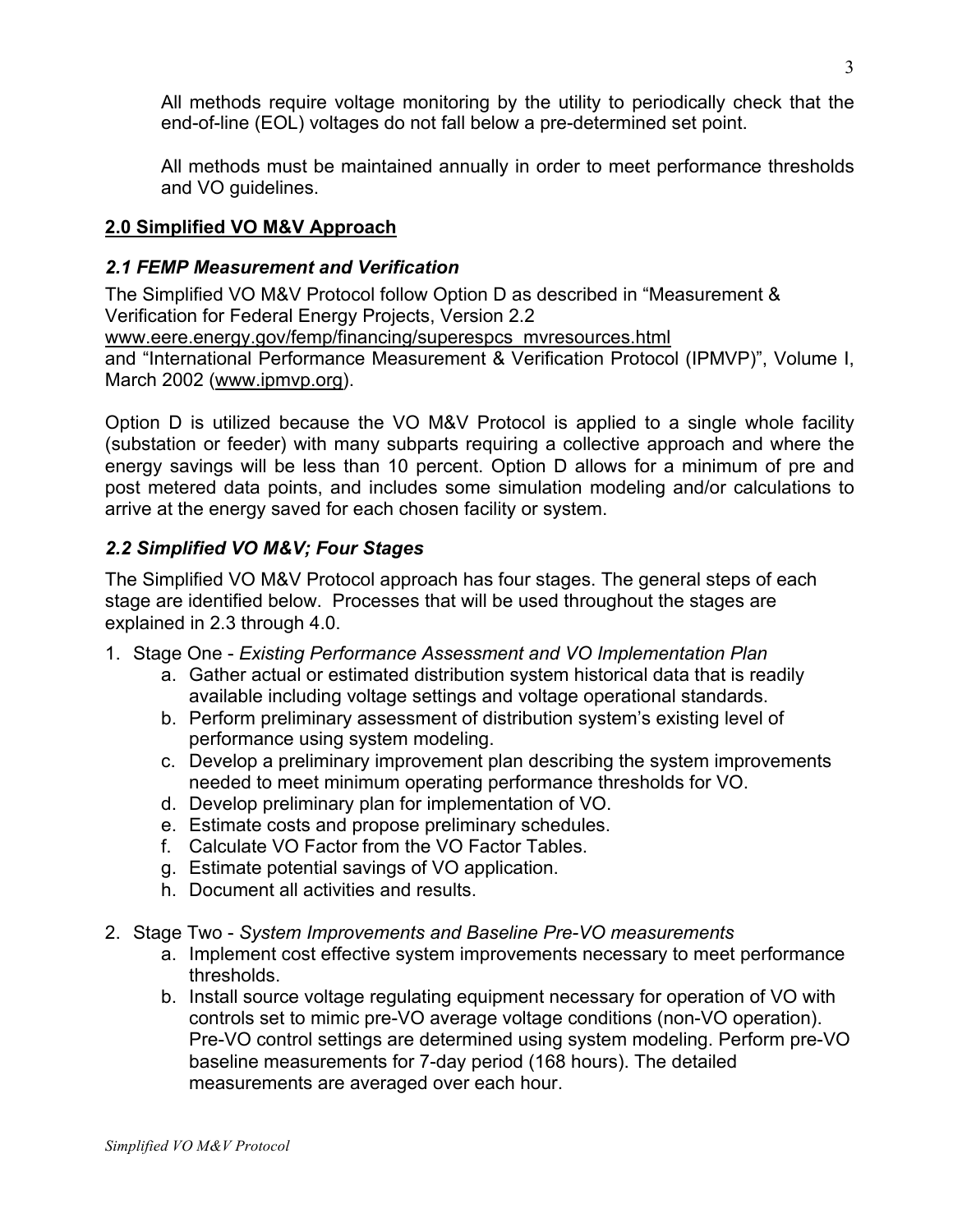- c. Each voltage control zone must meet performance thresholds during this Pre-VO measurement period.
- d. Determine baseline pre-VO overall average voltage for all VO voltage control zones included as part of the VO plan.
- e. Identify final installation cost of system improvements including VO equipment.
- f. Document all activities and results.
- 3. Stage Three *VO Implementation and Post-VO Measurements and Verification*
	- a. Prepare an initial estimate of end-use energy savings resulting from VO using results of pre-VO baseline measurements, planned post-VO conditions, and distribution system known or estimated customer load characteristics.
	- b. Initiate post-VO operational voltage controls.
	- c. Perform post-VO measurements for 7-day period (168 hours). The detailed measurements are averaged over each hour.
	- d. Each voltage control zone must meet performance thresholds during this Post-VO measurement period.
	- e. Determine post-VO overall average voltage for the voltage control zone. Prepare a final post-VO verified estimate of energy savings resulting from change in average annual voltage for baseline pre-VO and post-VO.
	- f. Document all activities and results
- 4. Stage Four Persistence of Energy Savings
	- a. Complete annual self-certification checklist to ensure;
		- i. Voltage settings are still in operation as prescribed within all VO voltage control zones.
		- ii. Voltage control zones continue to meet performance thresholds. The annual VO performance self-certification is measured over a 12-month period.

#### *2.3 About Minimum Operating Performance Thresholds*

The voltage control zones must meet or exceed performance thresholds during normal system switching configurations for the measurement periods; 7 days and/or 168 hours in Stage 2, 7 days and/or 168 hours in Stage 3, and there after during the Persistence period in Stage 4. All measurements during the measurement period are averaged over a one hour period.

In some cases it may be needed to perform system improvements to comply with performance thresholds (i.e. addition of line regulators, shunt capacitors, phase upgrades, line reconfigurations, and line reconductoring). If multiple VO voltage control zones are included as part of a substation system, the performance thresholds apply to each VO voltage control zone. System performance is determined from measurements at each VO voltage control zone source. Performance thresholds do not apply for non-VO voltage control zones.

For calculation purposes, load adjustment for temperature, abnormal switching configuration, or seasonal load anomalies may be performed to reflect normal annual loading operations.

1. The feeder-source minimum power-factor must be greater than 0.96. Power-factor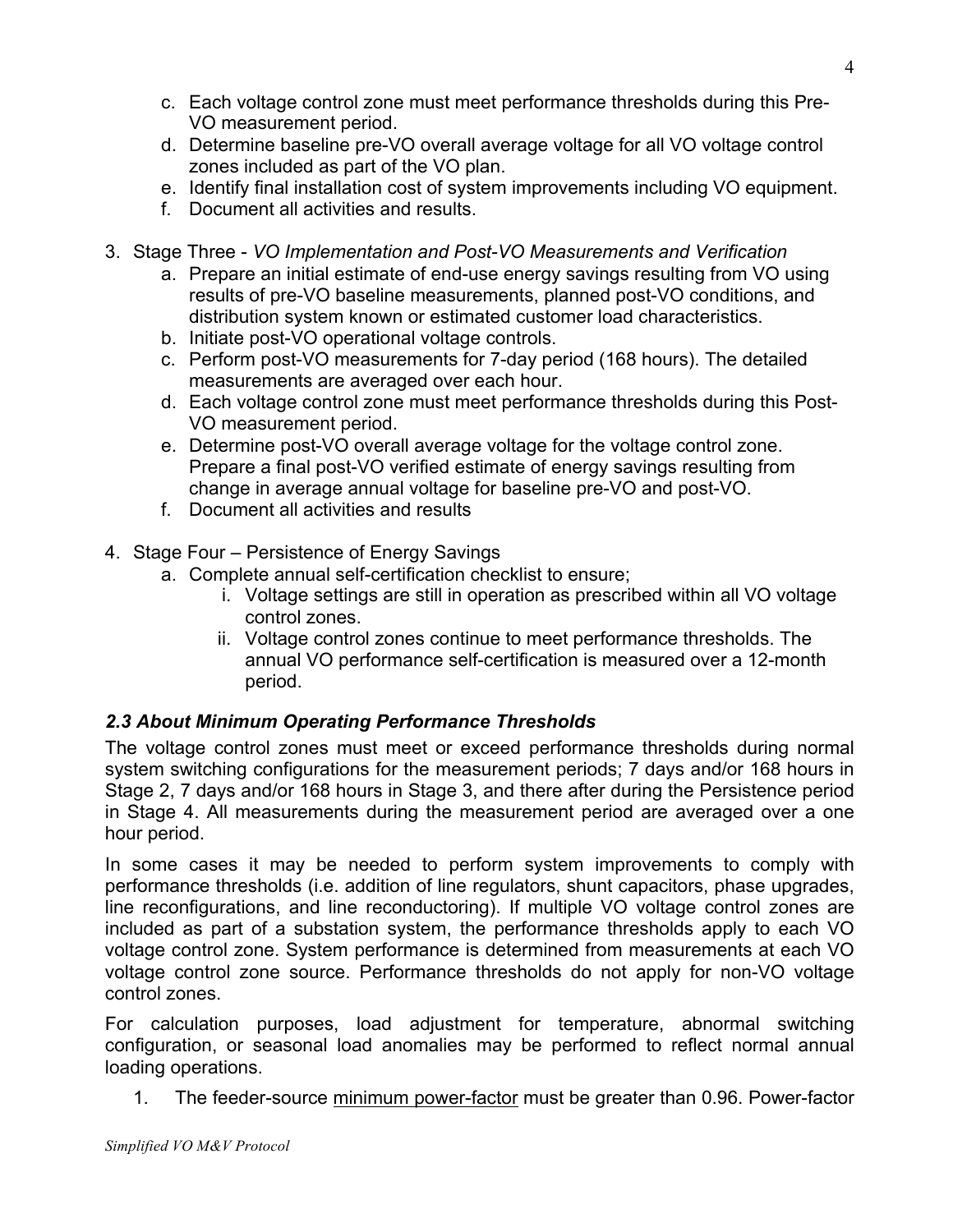is total 3φ kW divided by total 3φ kVA.

- 2. The average of feeder-source power-factor must be greater than 0.98. Powerfactor is defined in item 1 above.
- 3. Feeder-source phase-load-unbalance per unit (p.u.) must be less than 0.15 on 3φ lines. The p.u. unbalance is the average of (1-[Average 3 $\phi$  peak hourly demand Amps] / [maximum 1 $\phi$  hourly demand Amps]) over the measurement-period. Phase-load-unbalance is determined for each VO voltage-control-zone. Maximum 1φ hourly demand Amps is measured for each line phase (e.g. line phases A, B, or C). Feeder-source neutral-current must be less than 40 amps on 3φ lines.
- 4. Substation VO voltage-control-zone maximum adjusted voltage-drop must be less than 3.3%. The calculation uses voltage measurements over the period and adjusts them for peak load periods. For pre-VO and post-VO assessments, the maximum adjusted voltage-drop is the average of all voltage-drops over the measurement period multiplied by the ratio [annual 3 $\varphi$  peak kW hourly demand / average 3φ kW demand for measurement period]. Primary voltage-drop is difference between regulator bus and EOL (lowest voltage location).

*Note: Voltage-drop is the reduction in voltage on primary line between regulator source and lowest voltage points. The voltage-drop % is the reduction in volts divided by source volts times 100. Substation VO regulator or VO line regulator annual 3φ peak kW hourly demand for a 12 month historical data period may be used with power flow simulations to determine the annual maximum voltage-drop for use with system assessment (Stage One) and self-certification monitoring (Stage Four). The peak kW demand is allocated across the VO voltage-control-zone feeder system.*

- 5. Line Regulator voltage-control-zone maximum adjusted voltage-drop must be less than 3.3%. The calculation uses voltage measurements over the period and adjusts them for the peak load periods. For pre-VO and post-VO assessments, the maximum adjusted voltage-drop is the average of voltage-drops over the measurement-period multiplied by the ratio [annual 3φ peak kW hourly demand / average 3φ kW demand for measurement period]. Primary voltage-drop is difference between regulator bus and EOL (lowest voltage location).
- 6. Secondary maximum allowed voltage-drop must be less than 4.0% for all VO voltage control zones. This value is difficult to obtain, and therefore, it may be established from utility standards and design guidelines. Any time the secondary voltage-drop exceeds 4.0%, the solution should be to fix the problem and not to increase the source voltage. Secondary systems include the distribution transformer, secondary conductors, and service wires.
- 7. Maximum voltage-drop variance between multiple feeders served within a substation VO voltage-control-zone must be less than 2 volts (on a 120V base). The voltage-drop p.u. variance is determined by comparing the maximum voltagedrops of each feeder measured over the measurement-period.
- 8. The VO primary line minimum hourly voltage must be greater than [114 Volts +  $\frac{1}{2}$ the voltage regulation bandwidth + secondary maximum allowed voltage-drop]. Acceptable voltage regulation bandwidth is in the range of 2V to 3V (on 120V base.) Primary line minimum-voltage must be measured near the expected lowest voltage location on the primary line at EOL.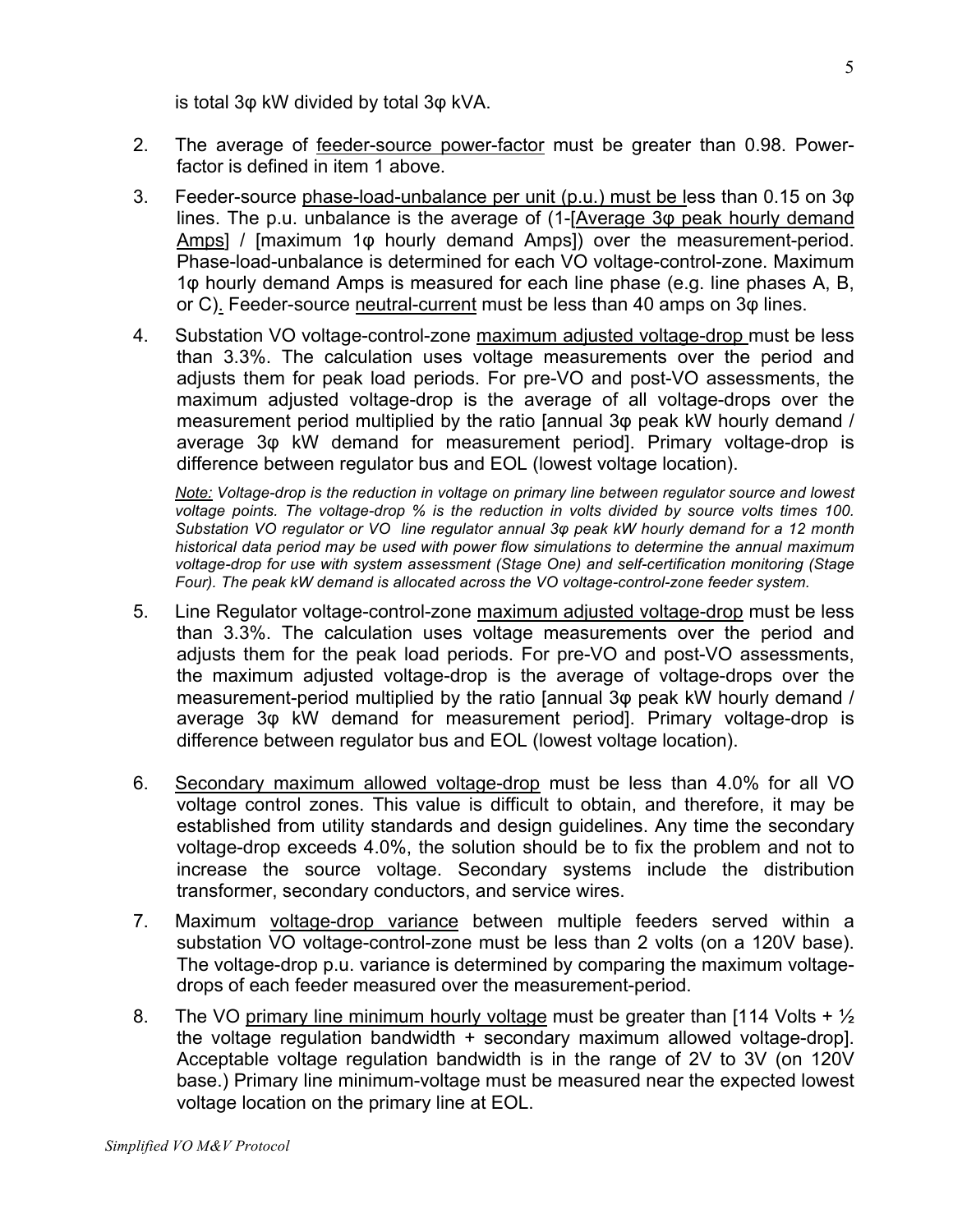9. The VO primary line maximum hourly voltage must be less than [126 Volts - ½ the voltage regulation bandwidth]. Acceptable voltage regulation bandwidth is in the range of 2V to 3V on 120V base. Primary line maximum voltage must be measured near the expected highest voltage location on the primary line at or near the voltage-control-zone regulator measured over the measurement-period averaged over each hour.

 *Note: The Customer Service Voltage must be between 126 Volts to 114 Volts for normal system switching configuration measured line to ground on a 120 Volt base over the measurement period integrated over the interval period of one hour. For infrequent abnormal operating conditions, the customer service voltage range is 127 Volts to 110 Volts.*

### *2.4 About Distribution System Load and Operating Data Collection*

Additional system data is collected for all VO voltage control zones from annual historical data, during the pre-VO and post-VO measurement periods, and through annual certification measurement periods. The system data is needed to determine the average voltage reduction and resultant energy savings for each VO voltage control zone.

Annual load peak demand or annual energy adjustments for temperature, abnormal switching configuration, or seasonal load anomalies may be performed to reflect normal annual loading operations.

This data is determined for each VO voltage control zone and includes:

- 1. Annual 3φ peak kW hourly demand and annual energy kWh. The VO assessment must also include an actual or adjusted annual kW peak demand and energy delivered by substation and assigned to each VO feeder and voltage control zone. This data is used to calculate annual load factor [annual 3φ kWh energy delivered / [maximum annual 3φ peak kW hourly demand \* 8760 h]]
- 2. Hourly demand phase Amps for each VO voltage control zone source over the measurement period averaged over each hour.
- 3. Hourly demand kW over the measurement period for each VO voltage control zone, adjusted for normal conditions as required.
- 4. Hourly demand kvar over the measurement period for each VO voltage control zone, adjusted for normal conditions as required.
- 5. Maximum primary voltage-drop at the time of the 3φ peak kW demand (on 120V base). The voltage-drop is the average value measured over the peak hour. Distribution system modeling may be performed to determine system maximum primary voltage-drop. Source substation and line regulator Set-Point-Voltage settings on 120V base (in Volts)
- 6. Source substation and line regulator Current Transformer (CT) Primary Rating (in Amps)
- 7. Source substation and line regulator Potential Transformer (PT) Ratio (line-toground)
- 8. Source substation and line regulator real volts 'R' and reactive volts 'X' control setting on 120V base (in Volts)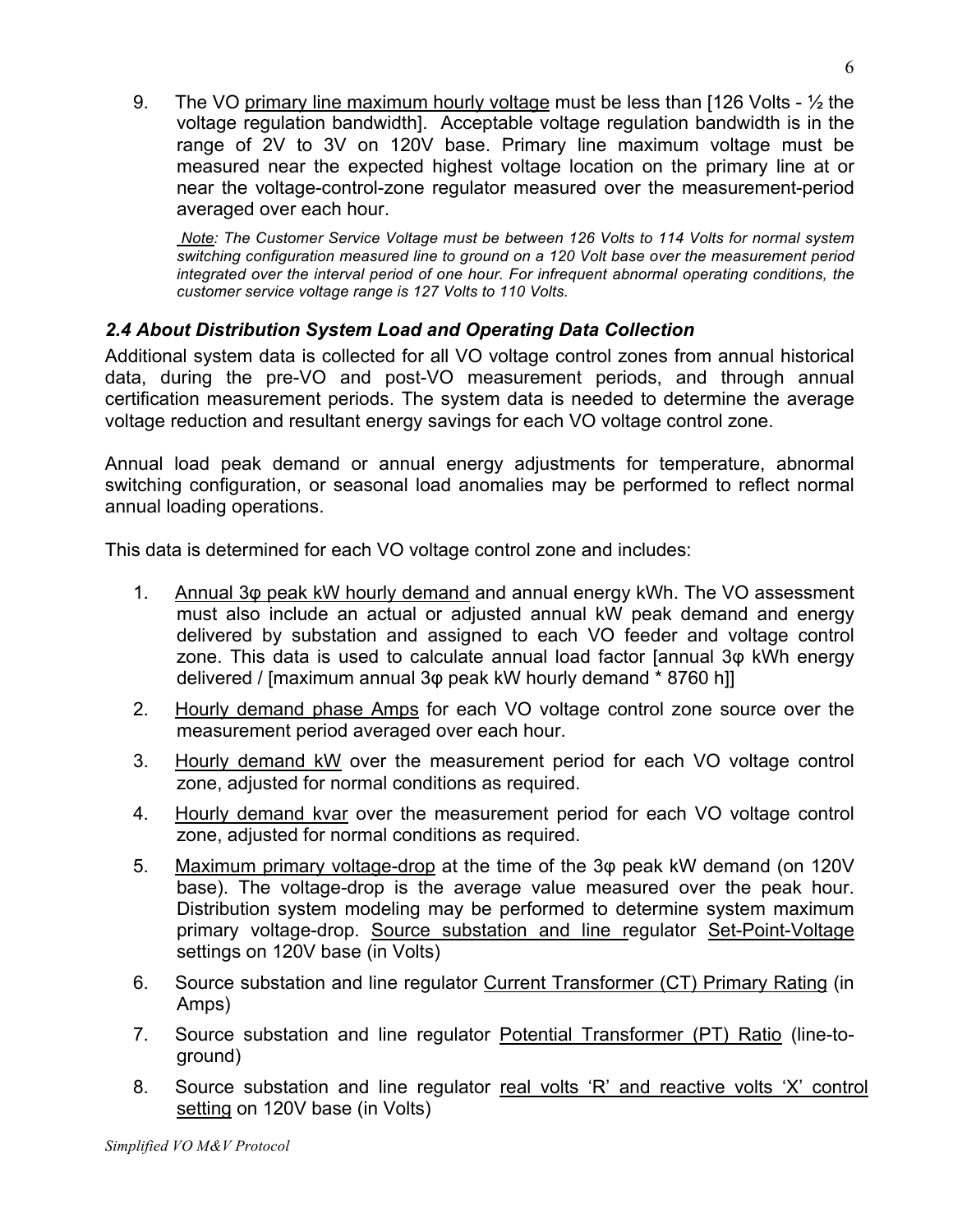9. Calculated regulator maximum voltage-rise at maximum 3φ peak kW hourly demand on 120V base (in Volts). Distribution system modeling and simulation may be performed to determine system maximum voltage-rise at maximum peak demand.

*Note: The VO regulator voltage-rise is based on the peak load, control zone power factor and regulator control settings. For example, for most common conditions with average power factor greater than 0.98 and a 'X' setting equal to zero, the regulator maximum voltage-rise is ['R' setting (Volts) \* average annual power factor (p.u.) \* maximum annual 3φ peak hourly demand (Amps) / Current Transformer Primary Rating (Amps)]. All measurements are averaged over each hour.*

## *2.5 About Distribution System Equipment Data*

In addition to the measured or determined system parameters, additional information must be available to ensure correct system modeling, power flow simulations, and determine maximum voltage-drops and maximum voltage rises for all VO voltage control zones. The electric utility distribution system data is collected for system preliminary assessments, baseline pre-VO, post-VO, and annual self-certification M&V assessments for each VO application. The modeling data set includes:

- 1. Primary kV line-to-line voltage class (typically identified as the Distribution Transformer primary line-to-ground kV voltage rating.)
- 2. Distribution system maps and/or models depicting conductor sizes, phase configuration, and connected kVA size and location of distribution transformers.
- 3. Location, size, and type of all station regulators and line regulators including control settings for each (e.g., set-point-voltage, R & X settings, time delay, CT Rating and PT ratio, regulator bandwidth, and regulator first house protection settings.)
- 4. Location and size of Shunt Capacitor banks and control settings (if applicable). For simplified VO application, switch capacitor control must be 'var' control only.
- 5. Overall utility characteristics, design guidelines, construction standards, historical system studies, customer information, and equipment data.

#### *2.6 About Metering Requirements*

Metering equipment is required to provide the measurement and verification of data for all VO voltage control zones for pre-VO, post-VO, and annual self-certification monitoring. Meters must collect kW demand, kvar demand, ampere demand, and volts measured over the measurement-period with measurements averaged over each hour. Metering locations include:

- Substation power transformer (on regulated voltage side).
- Substation feeder breakers.
- **EXECT** Line Regulator equipment (on regulated voltage side).
- Remote primary line EOL low voltage point locations (voltage recording meters only) for each VO voltage control zone.

Metering installations and calibration must be performed by qualified personnel. If feasible, it is desirable that all metering instrumentation complies with ANSI Standard C57.13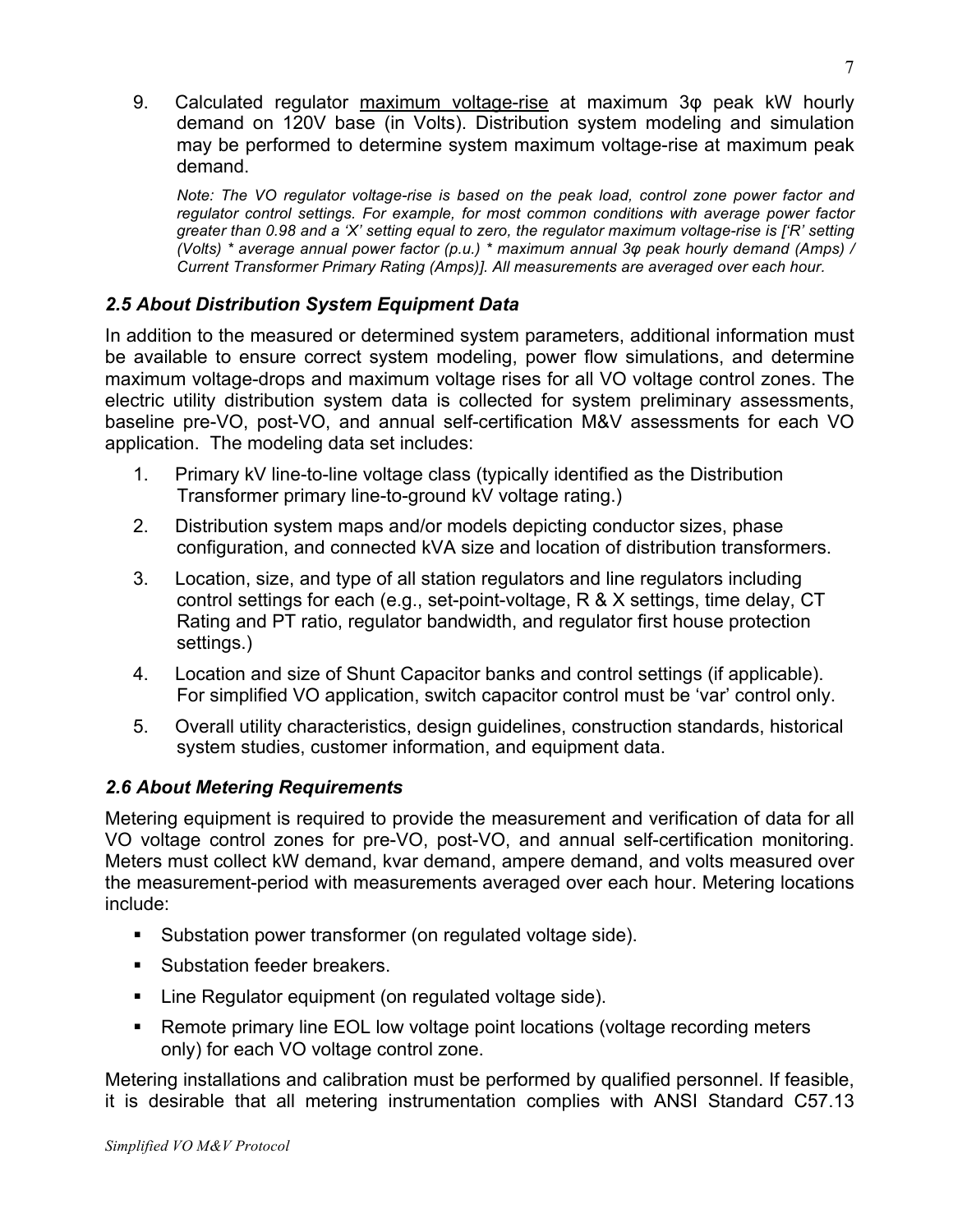metering accuracy specifications. Substation and regulator metering data can be collected from energy/demand meters, electronic relays, or controllers provided they provide data on all phases present. Utility field self-verification and inspections are required to verify correct meter installation and correct register readings.

For VFR and LDC systems, one remote primary line EOL voltage-recording meter must be installed at the lowest voltage point locations on each of the primary feeders for each voltage-control-zone. For AVFC systems, there must be three-volt recording meters and volt remote feedback-sensing devices installed on each primary feeder at independent locations. The meters should measure voltage on all phases present for VRF, LDC, and AVFC systems.

### **3.0 About VO Factor and Energy Savings Calculations**

### *3.1 Customer Data*

Customer load information is required for each distribution substation where VO may be applied. This customer information is used to determine the end-use VO Factor from Appendix A Tables, which are used in energy savings calculations. Based on known customer information available for the electric utility (e.g. customer information systems, utility mapping records, and customer billing system) the customer load characteristics are determined. It may be necessary to provide an estimate of customer load characteristics using typical load research data or other similar analysis. The required customer load characteristics are as follows:

- 1. Heating and cooling climate zone classification for each substation area.
- 2. Percentage of substation area total annual load (kWh) that is classified as residential class load.
- 3. Percentage of existing residential class consumers that have electric heat (hot water, space heating, and/or heat pump). Non electric heat is typically provided by gas, oil, or wood.
- 4. Percentage of existing residential class consumers that have any type of electric air conditioning.

## *3.2 About End Use VO Factor*

The end-use VO Factor is a ratio of expected % change in energy delivered for each 1% change in average voltage supplied at the end-use service entrance. The end use VO Factor is given as a p.u. ratio for a given system and is determined from VO Factor Tables in Appendix A of this Protocol. Enter the table identified for the Heating and cooling climate zone associated for each substation and select the appropriate VO Factor using the percent customers with Non-Electric Heating (and Heat Pumps) and percent of customers with Air-conditioning.

## *3.3 About Determination of Average Voltage Reduction*

For each VO voltage control zone (pre-VO and post-VO conditions), the average voltage formulation depends upon the voltage control method chosen (e.g., VFR, LDC, or AVFC.) The normalized average annual voltages are determined at the baseline pre-VO measurements (Stage 2) and post-VO measurements (Stage 3) from 168 metered-hours emulating a 7-day period as follows: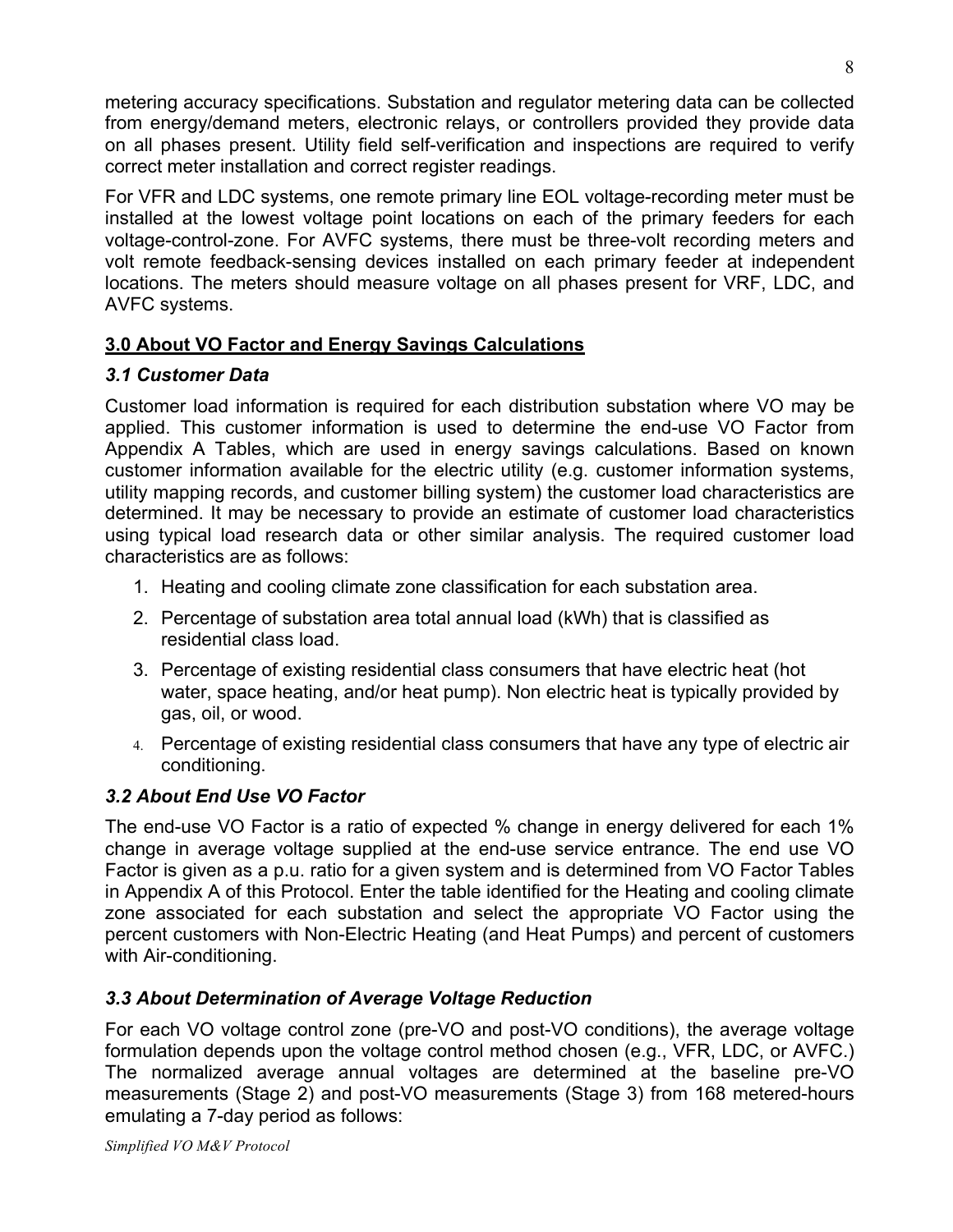A = Calculated Feeder Maximum Annual Volt-Drop

= Average of all Volt-Drop(hourly) \* [maximum\_annual\_3 $\varphi$  peak\_kW\_demand(hourly) / average\_kW\_demand(hourly)]

B = Calculated Regulator Maximum Annual Volt-Rise

= [Average\_of\_all\_Regulator\_Output\_Voltages(hourly) – (Regulator\_Set\_Point\_Voltage\_Setting)] \* [maximum\_annual\_3φ\_peak\_kW\_demand(hourly) / average\_kW\_demand(hourly)]

*Note: The Volt-Drop (hourly) is the metered Regulator\_Output\_Voltage minus the lowest EOL voltage averaged over each hour. All values are calculated over the measurement-period. Variables A and B may be determined via system modeling simulations for initial VO average voltage estimates and annual self-certification assessments.*

The final post-VO verified average annual voltage reduction is the difference between the adjusted pre-VO and post-VO average annual voltages weighted by VO voltage control zone kW load and depends on the pre-VO and the post-VO voltage control techniques applied.

The annual 3φ peak kW hourly demand and Annual Load Factor are known from the measured historical data.

The baseline pre-VO overall average voltage for all VO voltage control zones is determined by applying the existing non-VO control settings and applying control setting adjustments to mimic pre-VO average voltage conditions (non-VO operation). Pre-VO control settings are determined using system modeling.

The adjusted average voltage calculation formulation for pre-VO and post-VO measurements for each voltage-control-zone is described as follows:

*\*\*\*\* VFR Methods\*\*\**

For VFR applications, the regulator R and X control settings are zero.

Adjusted Average Voltage for VFR = [Regulator Set Point Voltage Setting –  $\frac{1}{2}$  \* A \* Annual Load Factor]

#### *\*\*\*\* LDC and AVFC Methods\*\*\**

For LDC applications, the regulator R and X control settings should be set so that the maximum voltage rise B is equal to or greater than the maximum annual voltage-drop A.

Adjusted Average Voltage for LDC or AVFC = [Regulator\_Set\_Point\_Voltage\_Setting + Annual\_Load\_Factor \*[B - 1/2 \*A]]

#### *3.4 About Determination of Average Annual Energy Reduction*

For each voltage-control-zone, the average voltage is calculated as shown in Section 3.3 above for the baseline pre-VO and post-VO conditions. If there are multiple voltagecontrol-zones within each VO application area, the overall system average annual voltage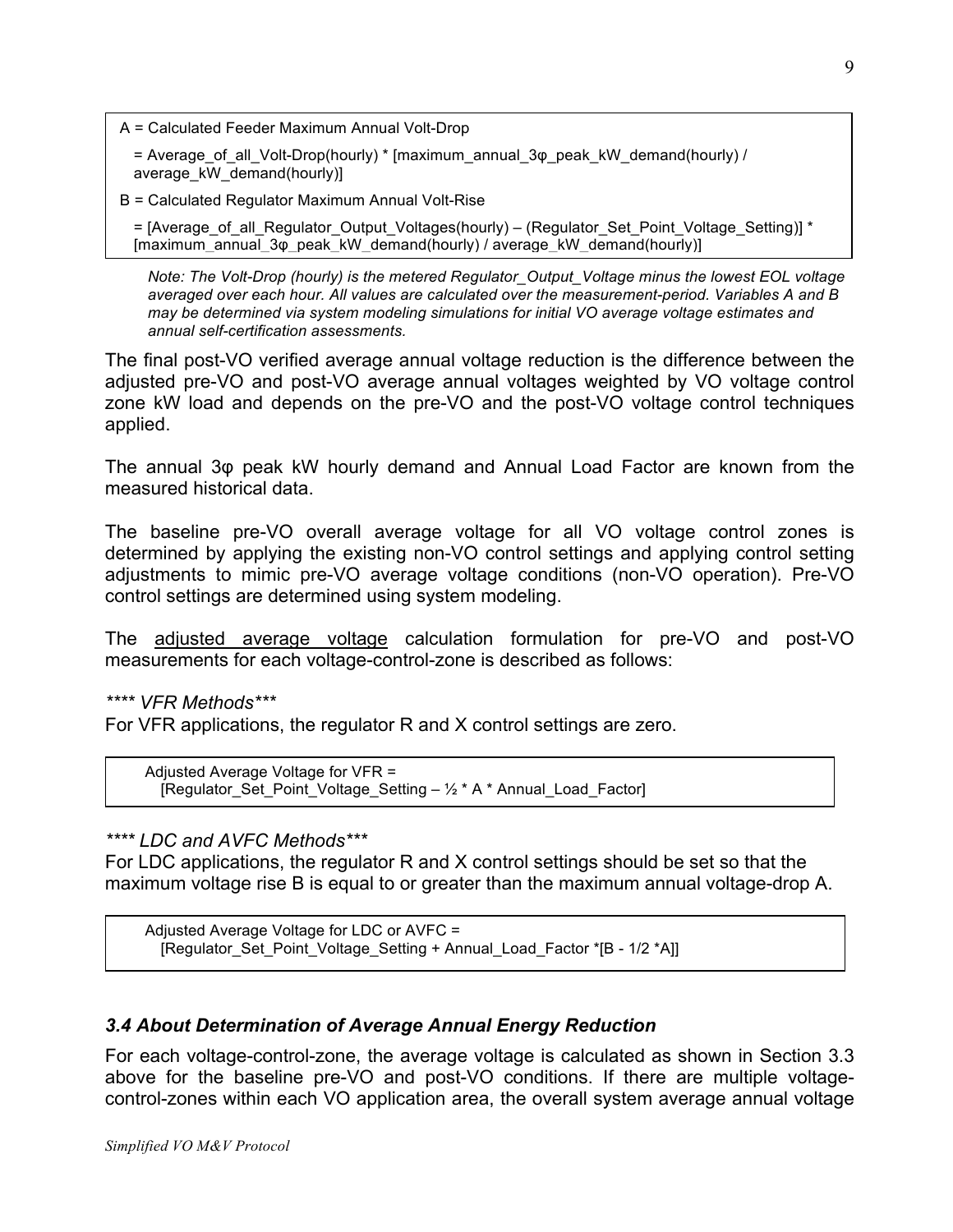is the average of the control zone voltages weighted by control zone loads. All average annual voltages are on a 120V base.

Variables A and B can be determined via system modeling for initial VO average voltage estimates and annual self-certification assessments. The VO energy savings used for determining the initial VO estimate, final post-VO verification, or annual assessment is calculated as follows:

```
Overall Average Voltage Reduction (in volts) =
    [Weighted Average Voltage (pre-VO) - Weighted Average Voltage (post-VO)]
Overall Average Voltage Reduction (p.u.) =
    [Overall Average Voltage Reduction (in volts) / 120]
Energy Change (p.u.) = Overall Average Voltage Reduction (p.u.) * VO Factor
VO Energy Change (MWh) = Annual 3φ kWh energy load * Energy Change (p.u.)
```
The VO design should not yield voltages for customers outside the nominal ANSI C84.1 Standard Voltage Range of 126-114 Volts (on 120V base). In practice it is desired to achieve an overall average voltage for primary lines in the range of 122-118 Volts and depends on the secondary maximum allowed voltage-drop. At the residential and light commercial customer service meter, the goal is to have an average voltage between 120- 114 Volts.

## *4.0 Recommendations for Ensuring Persistence of Energy Savings*

System improvements typically have a useful life exceeding 35 years. However, control settings are easily altered over time unless they are integrated into utility operating and design standards. For new operating design standards to become entrenched, a threeyear monitoring and documentation period is recommended. Standards that become entrenched tend to extend the life of VO perpetually.

This 3-year period includes the following:

- 1. On a monthly basis, a utility must document that voltage control settings within each the VO voltage control zone are maintained as necessary to be consistent with those determined during the original VO project.
- 2. On an annual basis, provide total kWh usage on the voltage control zone and provide average voltage at Substation and EOL.
- 3. A utility must maintain this documentation (or provide it to the appropriate organization) annually for a 3-year period.
- 4. During this three year period, if the voltage control settings have been off-line, either intentionally or unintentionally for a period of 30 days or longer, the utility must continue to maintain the voltage control setting documentation for a period equal to 30 days or longer beyond the original 3 year documentation period.
- 5. Verify performance thresholds for each voltage-control-zone and corrective actions taken if any. Thresholds include:
	- a. Feeder power factor Average hourly > 0.98 from *metered* data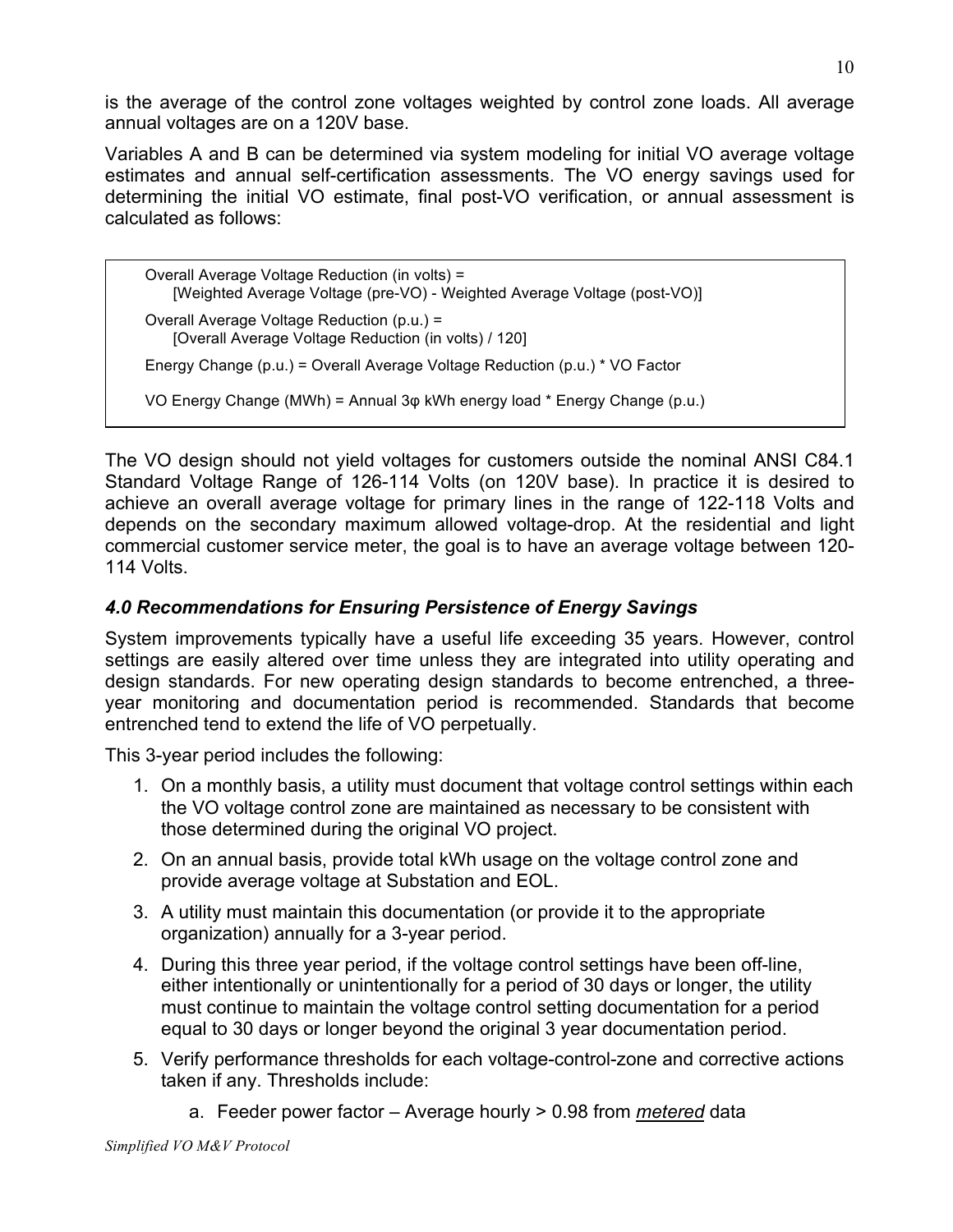- b. Feeder power factor Maximum hourly > 0.96 from *metered* data
- c. EOL primary voltage must be  $>$  [114 Volts +  $\frac{1}{2}$  the voltage regulation bandwidth + secondary maximum allowed voltage-drop] from *metered* data
- d. Regulator primary voltage must be  $\le$  [126 Volts  $\frac{1}{2}$  the voltage regulation bandwidth + secondary maximum allowed voltage-drop] from *metered* data
- e. Feeder load unbalance must be < 0.15 from system modeling
- f. Feeder Source 3φ feeder neutral current < 40 Amps from *metered* data
- g. Feeder maximum adjusted primary voltage-drops <3.3% from system modeling
- h. Feeder maximum voltage-drop variance < 2.0 V on a 120V base.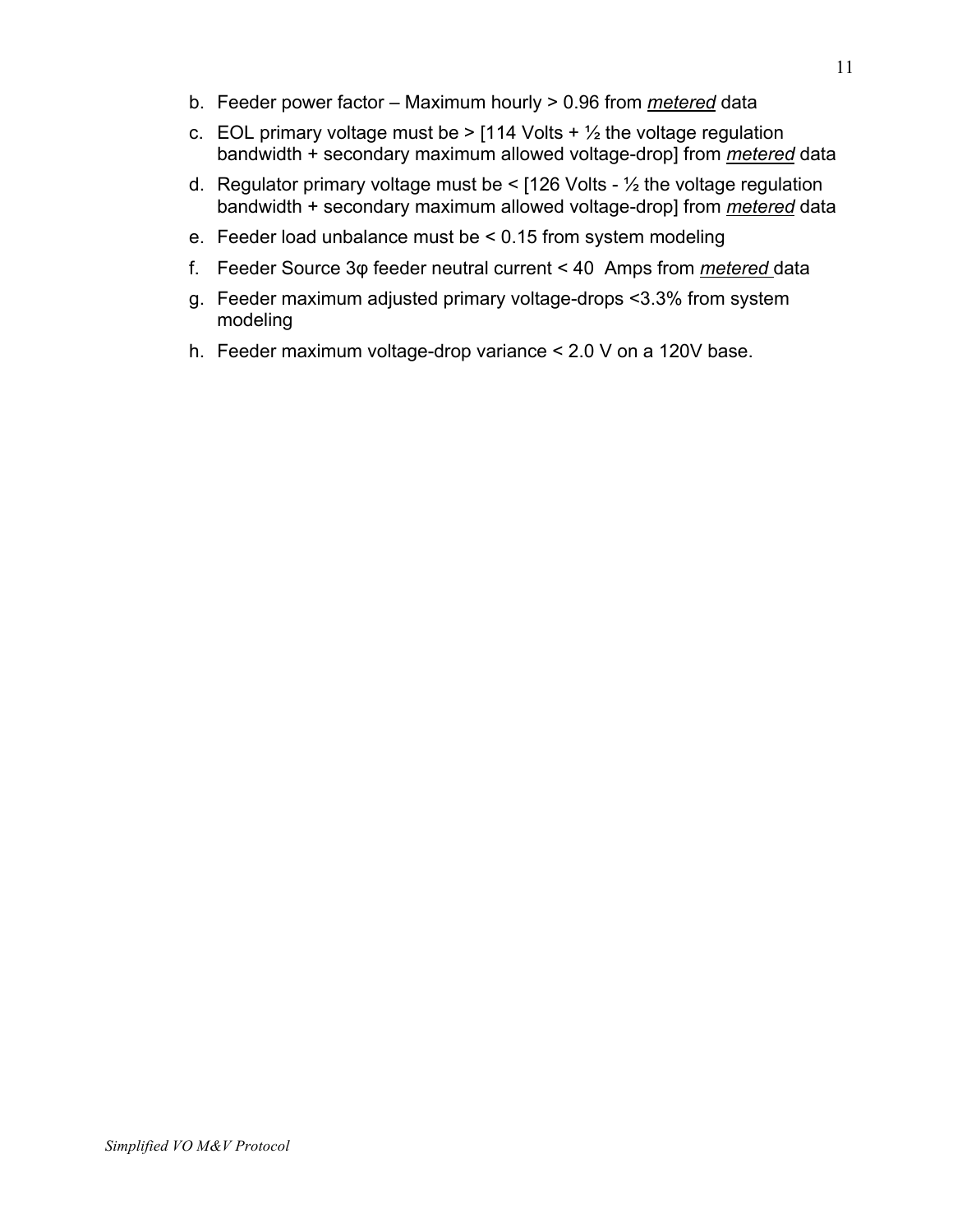### **APPENDIX A VO FACTOR TABLES FOR USE WITH SIMPLIFIED VO M&V PROTOCOL**

Source of VO Factors is 2007 NEEA DEI Project Load Research Survey Reported Results

*Instructions:* These End-Use VO Factors are for use with the Simplified VO M&V Protocol. The End-Use VO Factor Tables are for use with distribution system customers classified as residential and small commercial as defined by the utility. To identify the appropriate VO Factor, locate the VO Factor Table for the known heating and cooling zone. The end-use VO Factor is derived by selecting the percent of customers with non-electric heat (and heat pumps) and percent of customers with air-conditioning. VO Factors are shown as percent of change in energy to percent change in average annual voltage. The tables are obtained from the NEEA Distribution Efficiency Initiative project 2003-2007, which performed VO load research evaluation on end-use loads throughout the Northwest for different climate zone.

|     |      | % of Customers with Non Electric Heat and Heat Pumps (e.g. gas, oil, or wood heat) |      |      |      |      |      |      |      |      |      |
|-----|------|------------------------------------------------------------------------------------|------|------|------|------|------|------|------|------|------|
| %AC | 0%   | 10%                                                                                | 20%  | 30%  | 40%  | 50%  | 60%  | 70%  | 80%  | 90%  | 100% |
| 0   | 0.27 | 0.29                                                                               | 0.32 | 0.35 | 0.38 | 0.42 | 0.46 | 0.51 | 0.56 | 0.63 | 0.70 |
| 10  | 0.27 | 0.30                                                                               | 0.33 | 0.36 | 0.39 | 0.43 | 0.47 | 0.51 | 0.57 | 0.63 | 0.70 |
| 20  | 0.27 | 0.31                                                                               | 0.33 | 0.36 | 0.40 | 0.43 | 0.47 | 0.52 | 0.57 | 0.63 | 0.70 |
| 30  | 0.29 | 0.31                                                                               | 0.34 | 0.37 | 0.40 | 0.44 | 0.48 | 0.52 | 0.57 | 0.63 | 0.69 |
| 40  | 0.29 | 0.32                                                                               | 0.35 | 0.38 | 0.41 | 0.45 | 0.49 | 0.53 | 0.58 | 0.63 | 0.69 |
| 50  | 0.30 | 0.33                                                                               | 0.36 | 0.39 | 0.42 | 0.45 | 0.49 | 0.54 | 0.58 | 0.63 | 0.69 |
| 60  | 0.31 | 0.34                                                                               | 0.36 | 0.39 | 0.43 | 0.46 | 0.50 | 0.54 | 0.59 | 0.63 | 0.69 |
| 70  | 0.32 | 0.35                                                                               | 0.37 | 0.40 | 0.44 | 0.47 | 0.51 | 0.55 | 0.59 | 0.64 | 0.69 |
| 80  | 0.33 | 0.36                                                                               | 0.38 | 0.41 | 0.44 | 0.48 | 0.51 | 0.55 | 0.59 | 0.64 | 0.68 |
| 90  | 0.34 | 0.37                                                                               | 0.39 | 0.42 | 0.45 | 0.49 | 0.52 | 0.56 | 0.60 | 0.64 | 0.68 |
| 100 | 0.35 | 0.38                                                                               | 0.40 | 0.43 | 0.46 | 0.49 | 0.53 | 0.56 | 0.60 | 0.64 | 0.68 |

Table 1 – End-Use VO Factors for Climate Zone Heating 1 and Cooling 1

Table 2 – End-Use VO Factors for Climate Zone Heating 1 and Cooling 2

|     | of castomers with non-electric ricat and ricat ramps (e.g. gas, on, or wood near) |      |      |      |      |      |      |      |      |      |      |  |  |
|-----|-----------------------------------------------------------------------------------|------|------|------|------|------|------|------|------|------|------|--|--|
| %AC | 0%                                                                                | 10%  | 20%  | 30%  | 40%  | 50%  | 60%  | 70%  | 80%  | 90%  | 100% |  |  |
| 0   | 0.27                                                                              | 0.29 | 0.32 | 0.35 | 0.38 | 0.42 | 0.46 | 0.51 | 0.56 | 0.63 | 0.70 |  |  |
| 10  | 0.27                                                                              | 0.30 | 0.33 | 0.36 | 0.39 | 0.43 | 0.47 | 0.51 | 0.57 | 0.63 | 0.70 |  |  |
| 20  | 0.28                                                                              | 0.31 | 0.33 | 0.36 | 0.40 | 0.43 | 0.47 | 0.52 | 0.57 | 0.63 | 0.69 |  |  |
| 30  | 0.29                                                                              | 0.31 | 0.34 | 0.37 | 0.40 | 0.44 | 0.48 | 0.52 | 0.57 | 0.63 | 0.69 |  |  |
| 40  | 0.29                                                                              | 0.32 | 0.35 | 0.38 | 0.41 | 0.45 | 0.49 | 0.53 | 0.58 | 0.63 | 0.69 |  |  |
| 50  | 0.30                                                                              | 0.33 | 0.36 | 0.39 | 0.42 | 0.45 | 0.49 | 0.53 | 0.58 | 0.63 | 0.69 |  |  |
| 60  | 0.31                                                                              | 0.34 | 0.37 | 0.40 | 0.43 | 0.46 | 0.50 | 0.54 | 0.58 | 0.63 | 0.69 |  |  |
| 70  | 0.32                                                                              | 0.35 | 0.37 | 0.40 | 0.44 | 0.47 | 0.51 | 0.55 | 0.59 | 0.63 | 0.68 |  |  |
| 80  | 0.33                                                                              | 0.36 | 0.38 | 0.41 | 0.44 | 0.48 | 0.51 | 0.55 | 0.59 | 0.64 | 0.68 |  |  |
| 90  | 0.34                                                                              | 0.37 | 0.39 | 0.42 | 0.45 | 0.49 | 0.52 | 0.56 | 0.60 | 0.64 | 0.68 |  |  |
| 100 | 0.35                                                                              | 0.38 | 0.40 | 0.43 | 0.46 | 0.49 | 0.53 | 0.56 | 0.60 | 0.64 | 0.68 |  |  |

% of Customers with Non Electric Heat and Heat Pumps (e.g. gas, oil, or wood heat)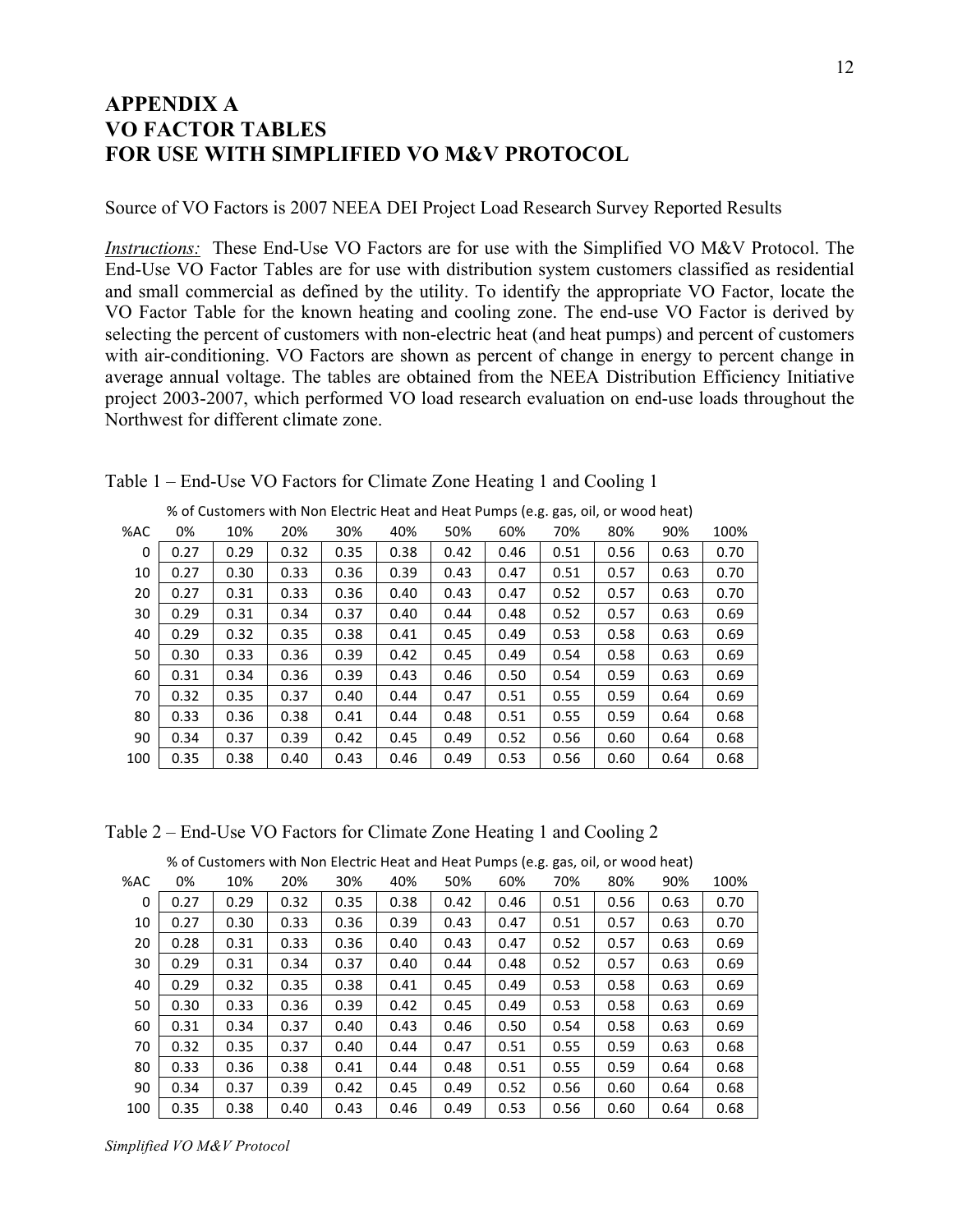|     | % of Customers with Non Electric Heat and Heat Pumps (e.g. gas, oil, or wood heat) |      |      |      |      |      |      |      |      |      |      |  |  |
|-----|------------------------------------------------------------------------------------|------|------|------|------|------|------|------|------|------|------|--|--|
| %AC | 0%                                                                                 | 10%  | 20%  | 30%  | 40%  | 50%  | 60%  | 70%  | 80%  | 90%  | 100% |  |  |
| 0   | 0.27                                                                               | 0.29 | 0.32 | 0.35 | 0.39 | 0.42 | 0.46 | 0.51 | 0.55 | 0.61 | 0.66 |  |  |
| 10  | 0.27                                                                               | 0.30 | 0.33 | 0.36 | 0.39 | 0.43 | 0.47 | 0.51 | 0.56 | 0.61 | 0.66 |  |  |
| 20  | 0.28                                                                               | 0.31 | 0.34 | 0.37 | 0.40 | 0.44 | 0.47 | 0.52 | 0.56 | 0.61 | 0.66 |  |  |
| 30  | 0.29                                                                               | 0.31 | 0.34 | 0.37 | 0.41 | 0.44 | 0.48 | 0.52 | 0.56 | 0.61 | 0.66 |  |  |
| 40  | 0.29                                                                               | 0.32 | 0.35 | 0.38 | 0.41 | 0.45 | 0.49 | 0.53 | 0.57 | 0.61 | 0.66 |  |  |
| 50  | 0.30                                                                               | 0.33 | 0.36 | 0.39 | 0.42 | 0.46 | 0.49 | 0.53 | 0.57 | 0.61 | 0.66 |  |  |
| 60  | 0.31                                                                               | 0.34 | 0.37 | 0.40 | 0.43 | 0.46 | 0.50 | 0.54 | 0.57 | 0.62 | 0.66 |  |  |
| 70  | 0.32                                                                               | 0.35 | 0.38 | 0.41 | 0.44 | 0.47 | 0.50 | 0.54 | 0.58 | 0.62 | 0.66 |  |  |
| 80  | 0.33                                                                               | 0.36 | 0.39 | 0.42 | 0.45 | 0.48 | 0.51 | 0.55 | 0.58 | 0.62 | 0.66 |  |  |
| 90  | 0.34                                                                               | 0.37 | 0.40 | 0.42 | 0.45 | 0.49 | 0.52 | 0.55 | 0.59 | 0.62 | 0.66 |  |  |
| 100 | 0.35                                                                               | 0.38 | 0.41 | 0.43 | 0.46 | 0.49 | 0.52 | 0.56 | 0.59 | 0.62 | 0.66 |  |  |

Table 3 – End-Use VO Factors for Climate Zone Heating 1 and Cooling 3

% of Customers with Non Electric Heat and Heat Pumps (e.g. gas, oil, or wood heat)

Table 4 – End-Use VO Factors for Climate Zone Heating 2 and Cooling 1

|     | % of Customers with Non Electric Heat and Heat Pumps (e.g. gas, oil, or wood heat) |      |      |      |      |      |      |      |      |      |      |  |  |
|-----|------------------------------------------------------------------------------------|------|------|------|------|------|------|------|------|------|------|--|--|
| %AC | 0%                                                                                 | 10%  | 20%  | 30%  | 40%  | 50%  | 60%  | 70%  | 80%  | 90%  | 100% |  |  |
| 0   | 0.27                                                                               | 0.29 | 0.32 | 0.34 | 0.38 | 0.42 | 0.46 | 0.51 | 0.58 | 0.66 | 0.75 |  |  |
| 10  | 0.27                                                                               | 0.30 | 0.32 | 0.35 | 0.38 | 0.42 | 0.47 | 0.52 | 0.58 | 0.66 | 0.75 |  |  |
| 20  | 0.28                                                                               | 0.30 | 0.33 | 0.36 | 0.39 | 0.43 | 0.47 | 0.52 | 0.58 | 0.66 | 0.74 |  |  |
| 30  | 0.29                                                                               | 0.31 | 0.34 | 0.37 | 0.40 | 0.44 | 0.48 | 0.53 | 0.59 | 0.66 | 0.74 |  |  |
| 40  | 0.29                                                                               | 0.32 | 0.35 | 0.37 | 0.41 | 0.44 | 0.49 | 0.54 | 0.59 | 0.66 | 0.73 |  |  |
| 50  | 0.30                                                                               | 0.33 | 0.35 | 0.38 | 0.42 | 0.45 | 0.49 | 0.54 | 0.59 | 0.66 | 0.73 |  |  |
| 60  | 0.31                                                                               | 0.34 | 0.36 | 0.39 | 0.42 | 0.46 | 0.50 | 0.55 | 0.60 | 0.66 | 0.73 |  |  |
| 70  | 0.32                                                                               | 0.34 | 0.37 | 0.40 | 0.43 | 0.47 | 0.51 | 0.55 | 0.60 | 0.66 | 0.72 |  |  |
| 80  | 0.33                                                                               | 0.35 | 0.38 | 0.41 | 0.44 | 0.48 | 0.52 | 0.56 | 0.61 | 0.66 | 0.72 |  |  |
| 90  | 0.34                                                                               | 0.36 | 0.39 | 0.42 | 0.45 | 0.49 | 0.52 | 0.56 | 0.61 | 0.66 | 0.71 |  |  |
| 100 | 0.35                                                                               | 0.37 | 0.40 | 0.43 | 0.46 | 0.49 | 0.53 | 0.57 | 0.61 | 0.66 | 0.71 |  |  |

Table 5 – End-Use VO Factors for Climate Zone Heating 2 and Cooling 2

|     | o or castomers with non-Electric ricat and ricat i amps (c.g. gas, on, or wood near) |      |      |      |      |      |      |      |      |      |      |  |  |
|-----|--------------------------------------------------------------------------------------|------|------|------|------|------|------|------|------|------|------|--|--|
| %AC | 0%                                                                                   | 10%  | 20%  | 30%  | 40%  | 50%  | 60%  | 70%  | 80%  | 90%  | 100% |  |  |
| 0   | 0.27                                                                                 | 0.29 | 0.32 | 0.34 | 0.38 | 0.42 | 0.46 | 0.51 | 0.58 | 0.66 | 0.75 |  |  |
| 10  | 0.27                                                                                 | 0.30 | 0.32 | 0.35 | 0.38 | 0.42 | 0.47 | 0.52 | 0.58 | 0.66 | 0.75 |  |  |
| 20  | 0.28                                                                                 | 0.30 | 0.33 | 0.36 | 0.39 | 0.43 | 0.47 | 0.52 | 0.58 | 0.66 | 0.74 |  |  |
| 30  | 0.29                                                                                 | 0.31 | 0.34 | 0.37 | 0.40 | 0.44 | 0.48 | 0.53 | 0.59 | 0.66 | 0.74 |  |  |
| 40  | 0.29                                                                                 | 0.32 | 0.32 | 0.37 | 0.41 | 0.44 | 0.49 | 0.54 | 0.59 | 0.66 | 0.73 |  |  |
| 50  | 0.30                                                                                 | 0.33 | 0.35 | 0.38 | 0.42 | 0.45 | 0.49 | 0.54 | 0.59 | 0.66 | 0.73 |  |  |
| 60  | 0.31                                                                                 | 0.34 | 0.36 | 0.39 | 0.42 | 0.46 | 0.50 | 0.55 | 0.60 | 0.66 | 0.73 |  |  |
| 70  | 0.32                                                                                 | 0.34 | 0.37 | 0.40 | 0.43 | 0.47 | 0.51 | 0.56 | 0.60 | 0.66 | 0.72 |  |  |
| 80  | 0.33                                                                                 | 0.35 | 0.38 | 0.41 | 0.44 | 0.48 | 0.52 | 0.56 | 0.61 | 0.66 | 0.72 |  |  |
| 90  | 0.34                                                                                 | 0.36 | 0.39 | 0.42 | 0.45 | 0.49 | 0.52 | 0.56 | 0.61 | 0.66 | 0.71 |  |  |
| 100 | 0.35                                                                                 | 0.37 | 0.40 | 0.43 | 0.46 | 0.49 | 0.53 | 0.57 | 0.61 | 0.66 | 0.71 |  |  |

% of Customers with Non Electric Heat and Heat Pumps (e.g. gas, oil, or wood heat)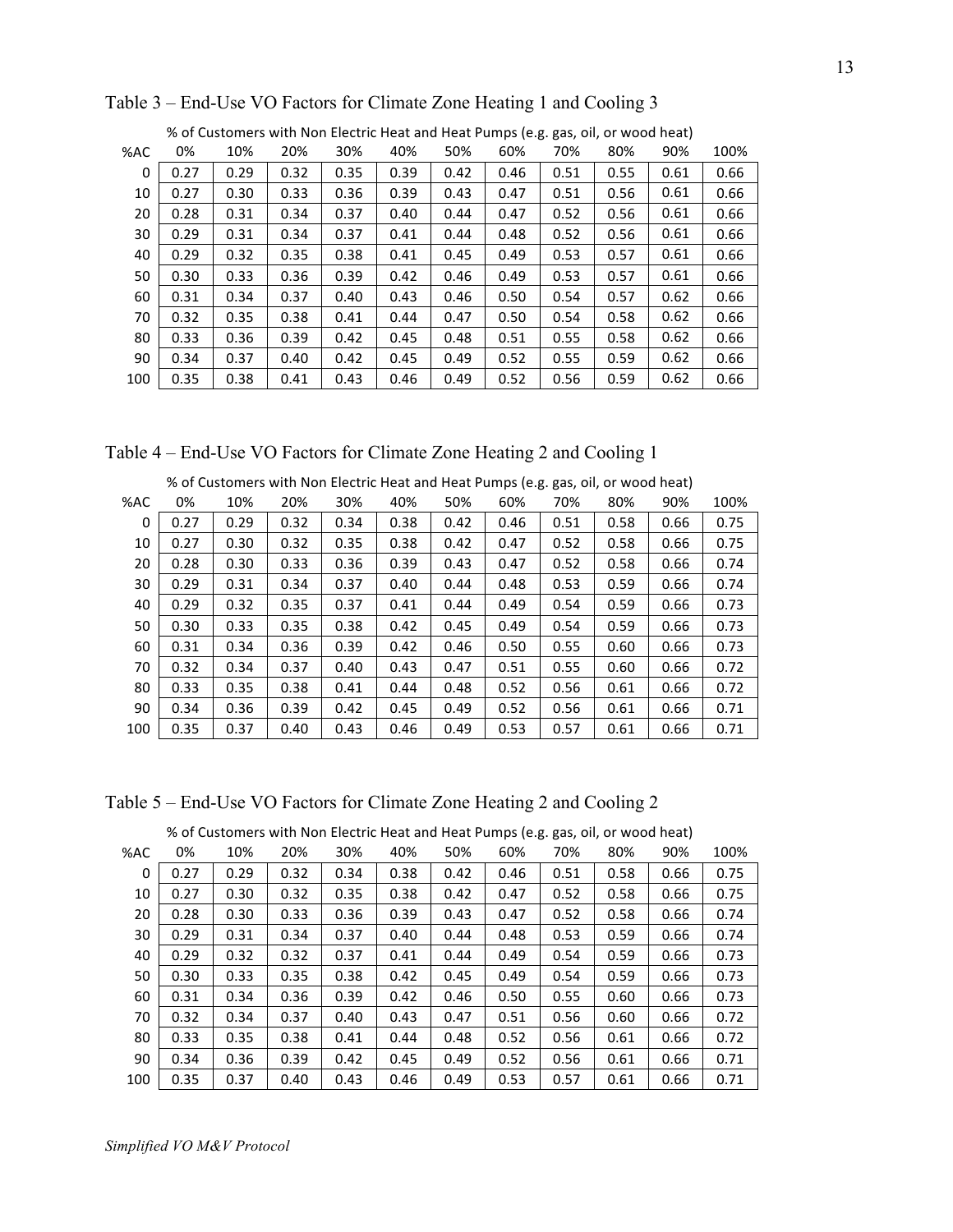|     | % of Customers with Non Electric Heat and Heat Pumps (e.g. gas, oil, or wood heat) |      |      |      |      |      |      |      |      |      |      |  |  |
|-----|------------------------------------------------------------------------------------|------|------|------|------|------|------|------|------|------|------|--|--|
| %AC | 0%                                                                                 | 10%  | 20%  | 30%  | 40%  | 50%  | 60%  | 70%  | 80%  | 90%  | 100% |  |  |
| 0   | 0.27                                                                               | 0.29 | 0.32 | 0.34 | 0.38 | 0.42 | 0.46 | 0.51 | 0.58 | 0.65 | 0.75 |  |  |
| 10  | 0.27                                                                               | 0.30 | 0.32 | 0.35 | 0.39 | 0.42 | 0.47 | 0.52 | 0.58 | 0.65 | 0.75 |  |  |
| 20  | 0.28                                                                               | 0.30 | 0.33 | 0.36 | 0.39 | 0.43 | 0.47 | 0.52 | 0.58 | 0.65 | 0.74 |  |  |
| 30  | 0.29                                                                               | 0.31 | 0.34 | 0.37 | 0.40 | 0.44 | 0.48 | 0.53 | 0.59 | 0.66 | 0.74 |  |  |
| 40  | 0.29                                                                               | 0.32 | 0.35 | 0.37 | 0.41 | 0.45 | 0.49 | 0.54 | 0.59 | 0.66 | 0.73 |  |  |
| 50  | 0.30                                                                               | 0.33 | 0.35 | 0.38 | 0.42 | 0.45 | 0.49 | 0.54 | 0.59 | 0.66 | 0.73 |  |  |
| 60  | 0.31                                                                               | 0.34 | 0.36 | 0.39 | 0.42 | 0.46 | 0.50 | 0.55 | 0.60 | 0.66 | 0.72 |  |  |
| 70  | 0.32                                                                               | 0.34 | 0.37 | 0.40 | 0.43 | 0.47 | 0.51 | 0.55 | 0.60 | 0.66 | 0.72 |  |  |
| 80  | 0.33                                                                               | 0.35 | 0.38 | 0.41 | 0.44 | 0.48 | 0.52 | 0.56 | 0.60 | 0.66 | 0.72 |  |  |
| 90  | 0.34                                                                               | 0.36 | 0.39 | 0.42 | 0.45 | 0.49 | 0.52 | 0.56 | 0.61 | 0.66 | 0.71 |  |  |
| 100 | 0.35                                                                               | 0.37 | 0.40 | 0.43 | 0.46 | 0.49 | 0.53 | 0.57 | 0.61 | 0.66 | 0.71 |  |  |

Table 6 – End-Use VO Factors for Climate Zone Heating 2 and Cooling 3

% of Customers with Non Electric Heat and Heat Pumps (e.g. gas, oil, or wood heat)

Table 7 – End-Use VO Factors for Climate Zone Heating 3 and Cooling 1

|          | % of Customers with Non Electric Heat and Heat Pumps (e.g. gas, oil, or wood heat) |      |      |      |      |      |      |      |      |      |      |  |  |
|----------|------------------------------------------------------------------------------------|------|------|------|------|------|------|------|------|------|------|--|--|
| %AC      | 0%                                                                                 | 10%  | 20%  | 30%  | 40%  | 50%  | 60%  | 70%  | 80%  | 90%  | 100% |  |  |
| $\Omega$ | 0.27                                                                               | 0.29 | 0.32 | 0.35 | 0.38 | 0.42 | 0.46 | 0.51 | 0.57 | 0.64 | 0.73 |  |  |
| 10       | 0.27                                                                               | 0.30 | 0.32 | 0.35 | 0.39 | 0.42 | 0.47 | 0.52 | 0.58 | 0.64 | 0.73 |  |  |
| 20       | 0.28                                                                               | 0.30 | 0.33 | 0.36 | 0.39 | 0.43 | 0.47 | 0.52 | 0.58 | 0.65 | 0.72 |  |  |
| 30       | 0.29                                                                               | 0.31 | 0.34 | 0.37 | 0.40 | 0.44 | 0.48 | 0.53 | 0.58 | 0.65 | 0.72 |  |  |
| 40       | 0.29                                                                               | 0.32 | 0.35 | 0.38 | 0.41 | 0.45 | 0.49 | 0.53 | 0.59 | 0.65 | 0.72 |  |  |
| 50       | 0.30                                                                               | 0.33 | 0.35 | 0.38 | 0.42 | 0.45 | 0.49 | 0.54 | 0.59 | 0.65 | 0.71 |  |  |
| 60       | 0.31                                                                               | 0.34 | 0.36 | 0.39 | 0.43 | 0.46 | 0.50 | 0.54 | 0.59 | 0.65 | 0.71 |  |  |
| 70       | 0.32                                                                               | 0.35 | 0.37 | 0.40 | 0.43 | 0.47 | 0.54 | 0.55 | 0.60 | 0.65 | 0.71 |  |  |
| 80       | 0.33                                                                               | 0.35 | 0.38 | 0.41 | 0.44 | 0.48 | 0.51 | 0.56 | 0.60 | 0.65 | 0.70 |  |  |
| 90       | 0.34                                                                               | 0.36 | 0.39 | 0.42 | 0.45 | 0.49 | 0.52 | 0.56 | 0.60 | 0.65 | 0.70 |  |  |
| 100      | 0.35                                                                               | 0.38 | 0.40 | 0.43 | 0.46 | 0.49 | 0.53 | 0.57 | 0.61 | 0.65 | 0.70 |  |  |

Table 8 – End-Use VO Factors for Climate Zone Heating 3 and Cooling 2

|     | % of Customers with Non-Electric Heat and Heat Pumps (e.g. gas, oil, or wood neat) |      |      |      |      |      |      |      |      |      |      |  |  |
|-----|------------------------------------------------------------------------------------|------|------|------|------|------|------|------|------|------|------|--|--|
| %AC | 0%                                                                                 | 10%  | 20%  | 30%  | 40%  | 50%  | 60%  | 70%  | 80%  | 90%  | 100% |  |  |
| 0   | 0.27                                                                               | 0.29 | 0.32 | 0.35 | 0.38 | 0.42 | 0.46 | 0.51 | 0.57 | 0.64 | 0.73 |  |  |
| 10  | 0.27                                                                               | 0.30 | 0.32 | 0.35 | 0.39 | 0.42 | 0.47 | 0.52 | 0.58 | 0.64 | 0.73 |  |  |
| 20  | 0.28                                                                               | 0.30 | 0.33 | 0.36 | 0.39 | 0.43 | 0.47 | 0.52 | 0.58 | 0.65 | 0.72 |  |  |
| 30  | 0.29                                                                               | 0.31 | 0.34 | 0.37 | 0.40 | 0.44 | 0.48 | 0.53 | 0.58 | 0.65 | 0.72 |  |  |
| 40  | 0.29                                                                               | 0.32 | 0.35 | 0.38 | 0.41 | 0.45 | 0.49 | 0.53 | 0.59 | 0.65 | 0.72 |  |  |
| 50  | 0.30                                                                               | 0.33 | 0.35 | 0.38 | 0.42 | 0.45 | 0.49 | 0.54 | 0.59 | 0.65 | 0.71 |  |  |
| 60  | 0.31                                                                               | 0.34 | 0.36 | 0.39 | 0.43 | 0.46 | 0.50 | 0.54 | 0.59 | 0.65 | 0.71 |  |  |
| 70  | 0.32                                                                               | 0.35 | 0.37 | 0.40 | 0.43 | 0.47 | 0.51 | 0.55 | 0.60 | 0.65 | 0.71 |  |  |
| 80  | 0.33                                                                               | 0.35 | 0.38 | 0.41 | 0.44 | 0.48 | 0.51 | 0.56 | 0.60 | 0.65 | 0.70 |  |  |
| 90  | 0.34                                                                               | 0.36 | 0.39 | 0.42 | 0.45 | 0.49 | 0.52 | 0.56 | 0.60 | 0.65 | 0.70 |  |  |
| 100 | 0.35                                                                               | 0.38 | 0.40 | 0.43 | 0.46 | 0.49 | 0.53 | 0.57 | 0.61 | 0.65 | 0.70 |  |  |

% of Customers with Non Electric Heat and Heat Pumps (e.g. gas, oil, or wood heat)